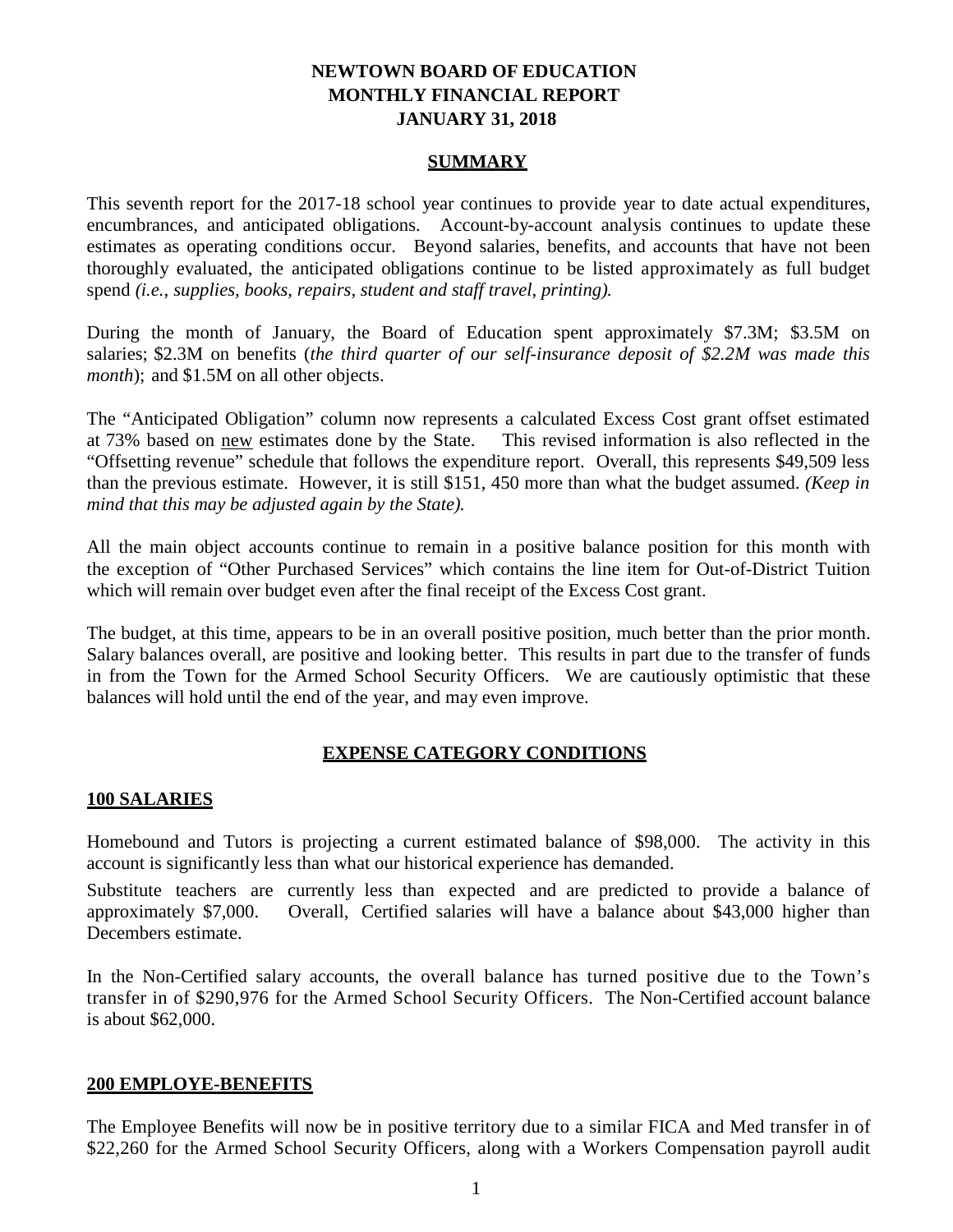receipt of \$4,500.. Additional funds are expected to be available in the unemployment line due to a State reversal of claims previously charged, and a now lower expected payout. The Benefits account will provide approximately \$16,000 to the overall balance.

## **300 PROFESSIONAL SERVICES**

These accounts are in good shape as compared to our historical experience. Legal expenses are slowing, evaluations and testing are up with an offsetting \$55,000 of expected excess cost revenue.

# **400 PURCHASED PROPERTYSERVICES**

This group of accounts provides the services necessary to keep the buildings and equipment running along with classroom repairs and rentals. Water and Sewer will exceed budget by about \$6,800, the rest of the accounts will be within budget. Emergency repairs seems to be increasing, but, overall, this object is currently at a break even.

# **500 OTHER PURCHASED SERVICES**

Contracted Services, Insurance, Communication printing and student and staff travel should be fine. Transportation will be providing a positive balance and out of district tuition are projecting a negative balance at this time. *(These two accounts are expected to receive approximately \$1,736,034 of excess cost revenue offset, included in the balance)*.

## **600 SUPPLIES**

All of the supply categories listed are at budget except for the Natural Gas and fuel for vehicles. The latter is related to the loss of the alternative fuels credit for the propane vehicles, while the former is very positive due to price and consumption. Electricity has also turned from a negative last month to a break even this month. Overall, the supply portion of the operations plan will provide about \$30,000 to the bottom line.

## **700 PROPERTY**

Current conditions allow the district to provide for all technology equipment as planned.

### **800 MISCELLANEOUS**

This line item for memberships will be available to provide for all as budgeted.

## **REVENUE**

Nominal Receipts for local tuition and miscellaneous fees were booked.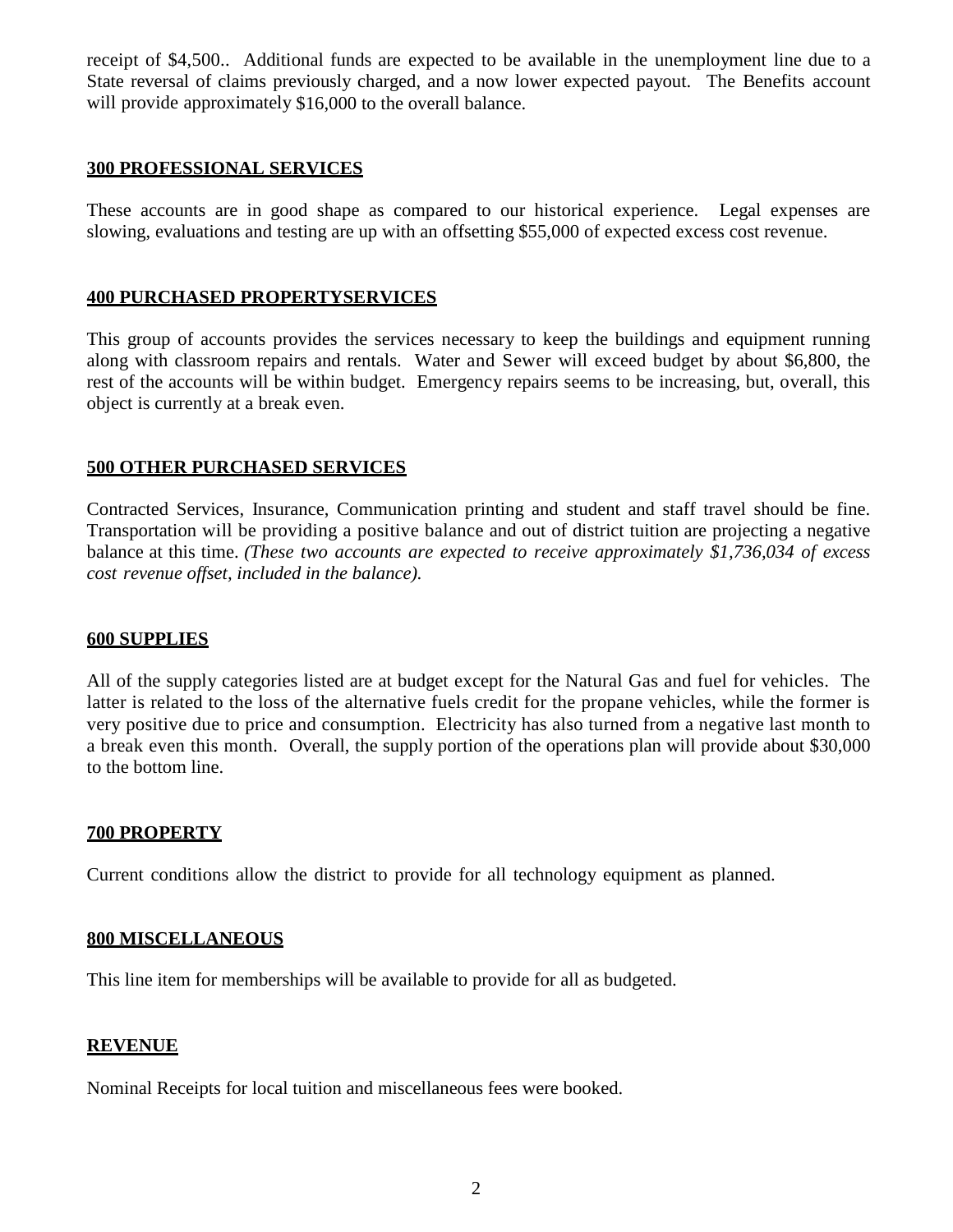The budget will be closely monitored with any important issues identified as soon as we become aware of them.

Ron Bienkowski Director of Business February 15, 2018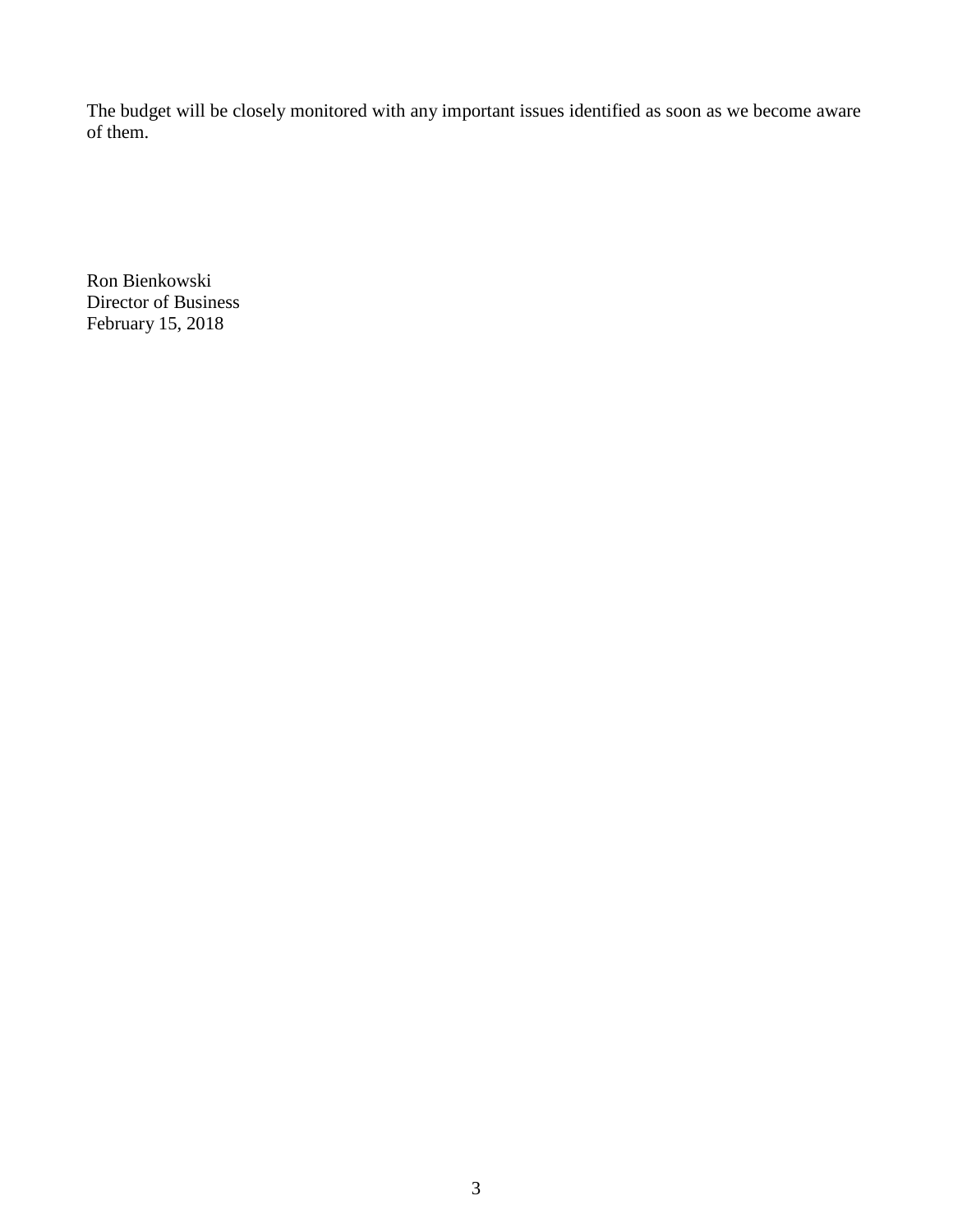### 2017-18 BUDGET SUMMARY REPORT

FOR THE MONTH ENDING - JANUARY 31, 2018

| <b>OBJECT</b><br><b>CODE</b> | <b>EXPENSE CATEGORY</b>                                                   |               | <b>EXPENDED</b><br>2016 - 2017  |               | <b>APPROVED</b><br><b>BUDGET</b>               | <b>YTD</b><br><b>TRANSFERS</b><br>$2017 - 2018$ | <b>CURRENT</b><br><b>TRANSFERS</b> |               | <b>CURRENT</b><br><b>BUDGET</b> | <b>YTD</b><br><b>EXPENDITURE ENCUMBER</b> |                                          |    | <b>BALANCE</b> |      | <b>ANTICIPATED PROJECTED</b><br><b>OBLIGATIONS</b> | <b>BALANCE</b> |
|------------------------------|---------------------------------------------------------------------------|---------------|---------------------------------|---------------|------------------------------------------------|-------------------------------------------------|------------------------------------|---------------|---------------------------------|-------------------------------------------|------------------------------------------|----|----------------|------|----------------------------------------------------|----------------|
|                              | <b>GENERAL FUND BUDGET</b>                                                |               |                                 |               |                                                |                                                 |                                    |               |                                 |                                           |                                          |    |                |      |                                                    |                |
| 100                          | <b>SALARIES</b>                                                           | S.            |                                 |               | $45,552,910$ \ \ \$ $46,819,455$ \ \ \$ \ \ \$ | $(10,000)$ \$                                   |                                    |               | $-$ \$ 47,100,431 \$            |                                           | 21,258,916 \$ 24,787,895 \$              |    | $1,053,620$ \$ |      | 868,395 \$                                         | 185,225        |
| 200                          | <b>EMPLOYEE BENEFITS</b>                                                  | \$            |                                 |               | $11,471,657$ \$ $11,630,322$ \$                | $(13,000)$ \$                                   |                                    |               | $-$ \$ 11,639,582 \$            | 8,442,091 \$                              | 2,292,053 \$                             |    | 905,438 \$     |      | 889,256 \$                                         | 16,182         |
| 300                          | PROFESSIONAL SERVICES                                                     | $\mathbb{S}$  | 768,820                         | $\mathcal{S}$ | 863,121 \$                                     |                                                 | $-$ \$                             | $-$ \$        | 863,121 \$                      | 414,929 \$                                | 226,144 \$                               |    | $222,048$ \$   |      | 169,485 \$                                         | 52,563         |
| 400                          | PURCHASED PROPERTY SERV.                                                  | \$            | 2,349,864                       |               | $$1,877,822$ \ \$                              |                                                 | $-$ \$                             | $-$ \$        | 1,877,822 \$                    | 1,222,989 \$                              | 319,023 \$                               |    | 335,810 \$     |      | 335,443 \$                                         | 367            |
| 500                          | <b>OTHER PURCHASED SERVICES</b>                                           | <sup>\$</sup> | $8,656,242$ \$                  |               | 7,606,000 \$                                   | 23,000 \$                                       |                                    | $-$ \$        | 8,660,481 \$                    | $6,173,418$ \$                            | 3,319,646 \$                             |    | $(832,583)$ \$ |      | $(544, 815)$ \$                                    | (287,768)      |
| 600                          | <b>SUPPLIES</b>                                                           | \$            |                                 |               | 3,832,662   \$ 3,573,732 \$                    |                                                 | $-$ \$                             | $-$ \$        | 3,573,732 \$                    | 1,761,412 \$                              | 256,741 \$                               |    | 1,555,579 \$   |      | 1,522,299 \$                                       | 33,280         |
| 700                          | <b>PROPERTY</b>                                                           | \$            | 874,846                         | \$            | 556,850 \$                                     |                                                 | $-$ \$                             | $-$ \$        | 556,850 \$                      | 359,751 \$                                | 21,717 \$                                |    | 175,382 \$     |      | 175,202 \$                                         | 179            |
| 800                          | <b>MISCELLANEOUS</b>                                                      | \$            | $60,122$ \$                     |               | 68,655 \$                                      |                                                 | $-$ \$                             | $-$ \$        | 68,655 \$                       | 55,910 \$                                 | $1,330$ \$                               |    | $11,415$ \$    |      | 9,900 S                                            | 1,515          |
|                              | <b>TOTAL GENERAL FUND BUDGET</b>                                          | -S            |                                 |               | 73,567,123   \$72,995,957 \$                   |                                                 | $-$ \$                             |               | $-$ \$ 74,340,674 \$            |                                           | 39,689,416 \$ 31,224,550 \$ 3,426,709 \$ |    |                |      | 3,425,165 \$                                       | 1,544          |
|                              | <b>TRANSFER NON-LAPSING</b>                                               | \$            | 97,942                          |               |                                                |                                                 |                                    |               |                                 |                                           |                                          |    |                |      |                                                    |                |
|                              | <b>GRAND TOTAL</b>                                                        |               | $$73,665,065$ $$72,995,957$ $$$ |               |                                                |                                                 | $- S$                              |               | $-$ \$ 74,340,674 \$            | 39,689,416                                | \$31,224,550                             | -S | 3,426,709      | - \$ | 3,425,165 \$                                       | 1,544          |
|                              |                                                                           |               | (Audited)                       |               |                                                |                                                 |                                    |               |                                 |                                           |                                          |    |                |      |                                                    |                |
|                              | Additional Appropriation to Operating Budget - Special Education 11/15/17 |               |                                 |               |                                                |                                                 |                                    |               | \$1,031,481                     |                                           |                                          |    |                |      |                                                    |                |
|                              | <b>Additional Transfer to Operating Budget - ASSO Program 1/3/18</b>      |               |                                 |               |                                                |                                                 |                                    | $\mathcal{S}$ | 313,236                         |                                           |                                          |    |                |      |                                                    |                |

- 1990 - 1990 - 1990 - 1990 - 1990 - 1990 - 1990 - 1990 - 1990 - 1990 - 1990 - 1990 - 1990 - 1990 - 1990 - 199<br>1991 - 1991 - 1991 - 1991 - 1991 - 1991 - 1991 - 1991 - 1991 - 1991 - 1991 - 1991 - 1991 - 1991 - 1991 - 1991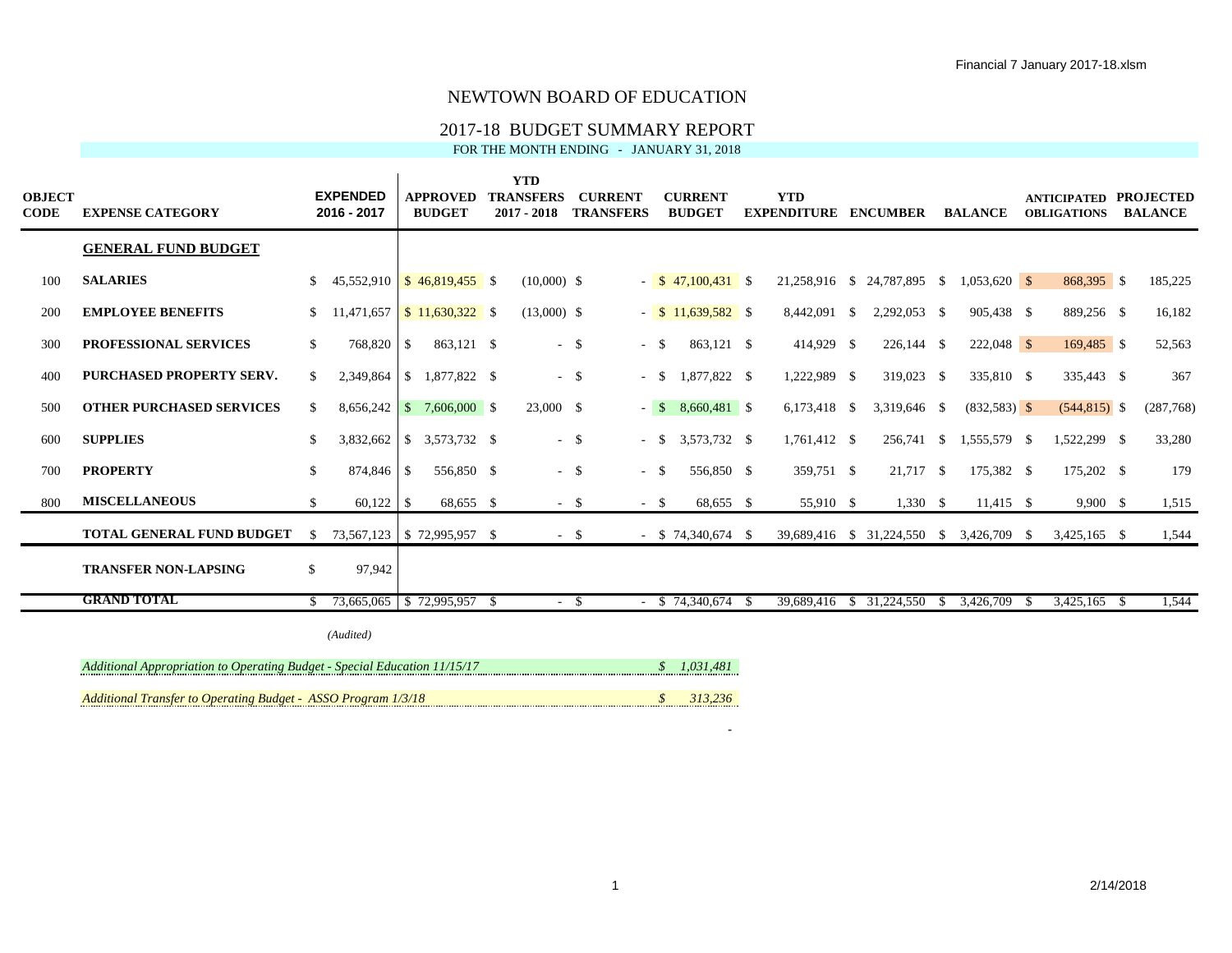#### 2017-18 BUDGET SUMMARY REPORT

| <b>OBJECT</b><br><b>CODE</b> | <b>EXPENSE CATEGORY</b>                     |               | <b>EXPENDED</b><br>2016 - 2017 |               | <b>APPROVED</b><br><b>BUDGET</b> | <b>YTD</b><br><b>TRANSFERS</b><br>$2017 - 2018$ | <b>CURRENT</b><br><b>TRANSFERS</b> |     | <b>CURRENT</b><br><b>BUDGET</b> | <b>YTD</b><br><b>EXPENDITURE</b> |      | <b>ENCUMBER</b>             |        | <b>BALANCE</b> |        | <b>ANTICIPATED</b><br><b>OBLIGATIONS</b> |        | <b>PROJECTED</b><br><b>BALANCE</b> |
|------------------------------|---------------------------------------------|---------------|--------------------------------|---------------|----------------------------------|-------------------------------------------------|------------------------------------|-----|---------------------------------|----------------------------------|------|-----------------------------|--------|----------------|--------|------------------------------------------|--------|------------------------------------|
| 100                          | <b>SALARIES</b>                             |               |                                |               |                                  |                                                 |                                    |     |                                 |                                  |      |                             |        |                |        |                                          |        |                                    |
|                              | <b>Administrative Salaries</b>              | -S            | 3,433,535                      |               | $$3,506,802$ \ \$                | 56,863                                          |                                    | S.  | 3,563,665 \$                    | 1,964,990 \$                     |      | 1,595,374 \$                |        | 3,301 \$       |        | $16,368$ \$                              |        | (13,067)                           |
|                              | Teachers & Specialists Salaries             | \$            | 29,759,570                     |               | \$ 30,400,715 \$                 | (75, 566)                                       |                                    |     | $$30,325,149$ \\$               |                                  |      | 12,898,742 \$ 17,369,443 \$ |        | 56,964 \$      |        | 27,174 \$                                |        | 29,790                             |
|                              | Early Retirement                            | <sup>\$</sup> | 84,500                         | $\mathbb{S}$  | 32,000 \$                        |                                                 |                                    |     | 32,000 \$                       | 32,000 \$                        |      |                             | $-$ \$ |                | $-$ \$ |                                          | $-$ \$ |                                    |
|                              | Continuing Ed./Summer School                | \$            |                                |               | 94,578 \$                        | (4,746)                                         |                                    | \$. | 89,832 \$                       | 66,358 \$                        |      | 19,973 \$                   |        | $3,501$ \$     |        | $3,500$ \$                               |        | $\overline{1}$                     |
|                              | Homebound & Tutors Salaries                 | \$            | 192,562                        | $\sqrt{3}$    | 256,604 \$                       |                                                 |                                    |     | 256,604 \$                      | 46,973 \$                        |      | 55,066 \$                   |        | 154,564 \$     |        | 56,156 \$                                |        | 98,409                             |
|                              | <b>Certified Substitutes</b>                | <sup>\$</sup> | $625,894$ \\$                  |               | 669,520 \$                       | (20,000)                                        |                                    | \$. | 649,520 \$                      | 255,750 \$                       |      | 178,175 \$                  |        | 215,595 \$     |        | 208,280 \$                               |        | 7,315                              |
|                              | Coaching/Activities                         | <sup>\$</sup> | 552,865                        | -\$           | 579,338 \$                       |                                                 |                                    |     | 579,338 \$                      | 154,505 \$                       |      | $100, 130$ \$               |        | 324,703 \$     |        | 324,703 \$                               |        |                                    |
|                              | Staff & Program Development                 | \$            | $125,840$ \$                   |               | 178,469 \$                       |                                                 |                                    |     | 178,469 \$                      | 95,412 \$                        |      | 45,910 \$                   |        | 37,147 \$      |        | 36,647 \$                                |        | 500                                |
|                              | <b>CERTIFIED SALARIES</b>                   | \$            | 34,856,526                     |               | \$35,718,026 \$                  | $(43, 449)$ \$                                  |                                    |     | $-$ \$ 35,674,577 \$            |                                  |      | 15,514,731 \$ 19,364,072 \$ |        | 795,775 \$     |        | 672,827 \$                               |        | 122,948                            |
|                              | Supervisors/Technology Salaries             | $\mathbb{S}$  | 777,355                        | $\mathbb{S}$  | 791,595 \$                       | (13, 329)                                       |                                    | \$  | 778,266 \$                      | 407,396 \$                       |      | 329,357 \$                  |        | $41,513$ \$    |        | 21,500 \$                                |        | 20,013                             |
|                              | Clerical & Secretarial salaries             | \$            | 2,127,342                      |               | $$2,193,704$ \\$                 | (14, 618)                                       |                                    |     | 2,179,086 \$                    | 1,134,682 \$                     |      | 1,037,880 \$                |        | $6,525$ \$     |        | 5,107 \$                                 |        | 1,418                              |
|                              | <b>Educational Assistants</b>               | -S            | 2,223,841                      | $\mathbb{S}$  | 2,327,687 \$                     | 117,990                                         |                                    |     | 2,445,677 \$                    | 1,151,572 \$                     |      | 1,292,986 \$                |        | $1,119$ \$     |        | $1,462$ \$                               |        | (343)                              |
|                              | Nurses & Medical advisors                   | <sup>\$</sup> | 725,625                        | \$            | 737,830 \$                       | 2,767                                           |                                    |     | 740,597 \$                      | 319,843 \$                       |      | 402,476 \$                  |        | 18,278 \$      |        | 17,400 \$                                |        | 878                                |
|                              | Custodial & Maint Salaries                  | <sup>\$</sup> | 2,914,019                      | $\mathbb{S}$  | 3,029,989 \$                     | 964                                             |                                    |     | 3,030,953 \$                    | 1,641,642 \$                     |      | 1,377,859 \$                |        | 11,452 \$      |        | 8,086 \$                                 |        | 3,366                              |
|                              | Non Certified Adj & Bus Drivers salaries \$ |               |                                | $\mathbb{S}$  | 71,792 \$                        | (45,092)                                        |                                    | \$. | $26,700$ \$                     | $12,219$ \$                      |      | 14,356 \$                   |        | 125S           |        |                                          | $- S$  | 125                                |
|                              | Career/Job salaries                         | <sup>\$</sup> | 159,845 \$                     |               | 204,168 \$                       | (5,394)                                         |                                    | \$. | 198,774 \$                      | 51,127 \$                        |      | 135,241 \$                  |        | $12,405$ \$    |        | $1,350$ \$                               |        | 11,055                             |
|                              | Special Education Svcs Salaries             | \$            | $1,073,371$ \$                 |               | 1,119,853 \$                     | (6,104)                                         |                                    |     | 1,113,749 \$                    | 550,916 \$                       |      | 547,135 \$                  |        | 15,698 \$      |        | $8,666$ \$                               |        | 7,033                              |
|                              | Attendance & Security Salaries              | \$            | 320,558                        | $\mathcal{S}$ | $317,169$ \$                     | (14,672)                                        |                                    |     | 583,473 \$                      | 279,635 \$                       |      | 284,880 \$                  |        | 18,959 \$      |        | $3,552$ \$                               |        | 15,407                             |
|                              | Extra Work - Non-Cert                       | \$            | $122,759$ \$                   |               | 80,352 \$                        | 14,937                                          |                                    |     | 105,289 \$                      | 55,508 \$                        |      | $1,653$ \$                  |        | 48,128 \$      |        | 45,000 \$                                |        | 3,128                              |
|                              | Custodial & Maint. Overtime                 | <sup>\$</sup> | 225,822                        | $\sqrt{3}$    | 191,290 \$                       |                                                 |                                    |     | 191,290 \$                      | 123,745 \$                       |      | ÷.                          | - \$   | 67,545 \$      |        | 67,545 \$                                |        |                                    |
|                              | Civic activities/Park & Rec                 | \$            | 25,847                         | -S            | $36,000$ \$                      | (4,000)                                         |                                    | \$  | 32,000 \$                       | 15,900 \$                        |      |                             | $-$ \$ | $16,100$ \$    |        | 15,900 \$                                |        | 200                                |
|                              | <b>NON-CERTIFIED SALARIES</b>               | <sup>\$</sup> | 10,696,384                     |               | $$11,101,429$ \ \$               | 33,449 \$                                       |                                    |     | $-$ \$ 11,425,854 \$            | 5,744,185                        | - \$ | 5,423,823 \$                |        | 257,846 \$     |        | 195,568 \$                               |        | 62,278                             |
|                              | <b>SUBTOTAL SALARIES</b>                    | \$            | 45,552,910                     |               | $$46,819,455$ \,                 | $(10,000)$ \$                                   |                                    |     | $-$ \$ 47,100,431 \$            | 21,258,916 \$                    |      | 24,787,895 \$               |        | $1.053.620$ \$ |        | 868.395 \$                               |        | 185,225                            |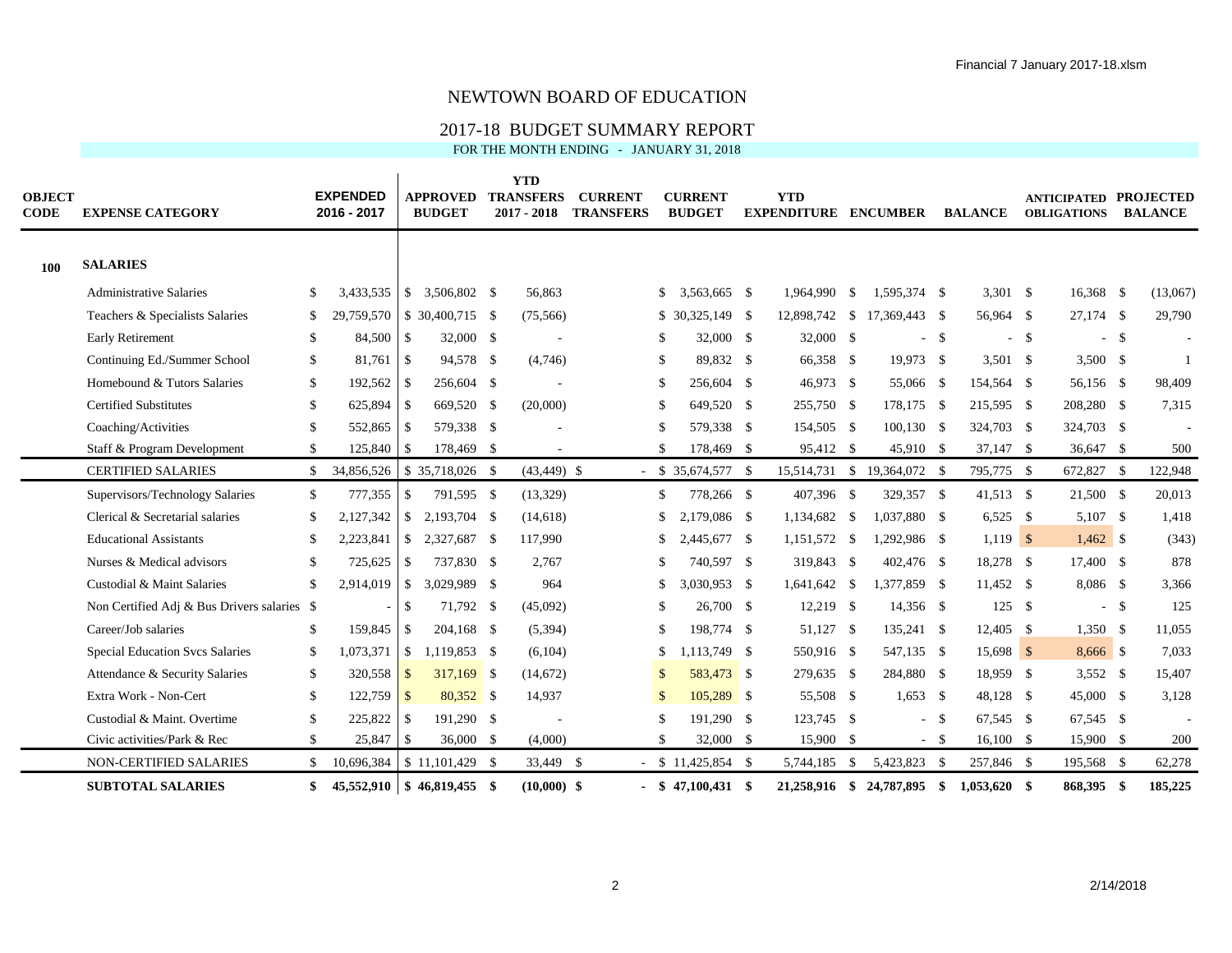#### 2017-18 BUDGET SUMMARY REPORT

| OBJECT<br>CODE | <b>EXPENSE CATEGORY</b>                                                                                                        |                                | <b>EXPENDED</b><br>2016 - 2017 |                                          | <b>APPROVED</b><br><b>BUDGET</b>       | <b>YTD</b><br><b>TRANSFERS</b><br>$2017 - 2018$ | <b>CURRENT</b><br><b>TRANSFERS</b> |                                        | <b>CURRENT</b><br><b>BUDGET</b>     |    | <b>YTD</b><br><b>EXPENDITURE</b>       | <b>ENCUMBER</b>                         |        | <b>BALANCE</b>                           |    | <b>ANTICIPATED</b><br><b>OBLIGATIONS</b> |       | <b>PROJECTED</b><br><b>BALANCE</b> |
|----------------|--------------------------------------------------------------------------------------------------------------------------------|--------------------------------|--------------------------------|------------------------------------------|----------------------------------------|-------------------------------------------------|------------------------------------|----------------------------------------|-------------------------------------|----|----------------------------------------|-----------------------------------------|--------|------------------------------------------|----|------------------------------------------|-------|------------------------------------|
| 200            | <b>EMPLOYEE BENEFITS</b>                                                                                                       |                                |                                |                                          |                                        |                                                 |                                    |                                        |                                     |    |                                        |                                         |        |                                          |    |                                          |       |                                    |
|                | Medical & Dental Expenses                                                                                                      | S.                             | 8,829,669                      | <sup>S</sup>                             | 8.835.482 \$                           |                                                 |                                    | <sup>\$</sup>                          | 8.835.482 \$                        |    | $6,643,106$ \$                         | 2.171.602 \$                            |        | 20,774 \$                                |    | 19,227 \$                                |       | 1,547                              |
|                | Life Insurance                                                                                                                 | S.                             | 83,841                         | <sup>\$</sup>                            | 86,329 \$                              |                                                 |                                    | \$                                     | 86,329 \$                           |    | 56,508 \$                              |                                         | $- S$  | 29,821 \$                                |    | 29,055 \$                                |       | 766                                |
|                | FICA & Medicare                                                                                                                | <sup>\$</sup>                  | 1,391,811                      | $\mathbb{S}$                             | $1,441,193$ \$                         |                                                 |                                    | $\mathbb{S}$                           | $1,463,453$ \$                      |    | 691,167 \$                             |                                         | $- S$  | 772,286 \$                               |    | 765,186 \$                               |       | 7,100                              |
|                | Pensions                                                                                                                       | \$                             | 611,619                        | $\vert$ s                                | 662,888 \$                             |                                                 |                                    | <sup>\$</sup>                          | 662,888 \$                          |    | 637,129 \$                             | 250 \$                                  |        | 25,509 \$                                |    | 46,509 \$                                |       | (21,000)                           |
|                | Unemployment & Employee Assist.                                                                                                | \$                             | 51,832                         | $\overline{\phantom{a}}$                 | 87,000 \$                              |                                                 |                                    | <sup>\$</sup>                          | 87,000 \$                           |    | 31,382 \$                              |                                         | $- S$  | 55,618 \$                                |    | 33,777 \$                                |       | 21,841                             |
|                | Workers Compensation                                                                                                           | \$                             | 502,885                        | $\overline{1}$                           | 517,430 \$                             | (13,000)                                        |                                    | $\mathcal{S}$                          | 504,430 \$                          |    | 382,800 \$                             | $120,201$ \$                            |        | $1,429$ \$                               |    | $(4,499)$ \$                             |       | 5,928                              |
|                | <b>SUBTOTAL EMPLOYEE BENEFITS \$</b>                                                                                           |                                | 11,471,657                     |                                          | $$11,630,322$ \$                       | $(13,000)$ \$                                   |                                    |                                        | $$11,639,582$ \$                    |    | 8,442,091 \$                           | 2,292,053 \$                            |        | 905,438 \$                               |    | 889,256 \$                               |       | 16,182                             |
| 300            | <b>PROFESSIONAL SERVICES</b><br>Professional Services<br>Professional Educational Ser.<br><b>SUBTOTAL PROFESSIONAL SVCS \$</b> | <sup>\$</sup><br><sup>\$</sup> | 575,862<br>192,957<br>768,820  | $\overline{1}$<br>$\overline{1}$<br>- \$ | 614,472 \$<br>248,649 \$<br>863,121 \$ |                                                 | $-$ \$                             | <sup>\$</sup><br><sup>\$</sup><br>- \$ | 614,472 \$<br>248,649<br>863,121 \$ | -S | 303,698 \$<br>111,230 \$<br>414,929 \$ | 195,110 \$<br>31,034 \$<br>$226,144$ \$ |        | $115,663$ \$<br>106,384 \$<br>222,048 \$ |    | 96,101 \$<br>73,384 \$<br>169,485 \$     |       | 19,562<br>33,000<br>52,563         |
| 400            | <b>PURCHASED PROPERTY SVCS</b>                                                                                                 |                                |                                |                                          |                                        |                                                 |                                    |                                        |                                     |    |                                        |                                         |        |                                          |    |                                          |       |                                    |
|                | Buildings & Grounds Services                                                                                                   | \$                             | 706,299 \$                     |                                          | 713,100 \$                             |                                                 |                                    | <sup>\$</sup>                          | 713,100 \$                          |    | 507,474 \$                             | 152,950 \$                              |        | 52,676 \$                                |    | 50,392 \$                                |       | 2,284                              |
|                | Utility Services - Water & Sewer                                                                                               | \$                             | 124,917 \$                     |                                          | 127,464 \$                             |                                                 |                                    | <sup>\$</sup>                          | 127,464 \$                          |    | 84,696 \$                              |                                         | $-$ \$ | 42,768 \$                                |    | 49,568 \$                                |       | (6,800)                            |
|                | Building, Site & Emergency Repairs                                                                                             | \$                             | 517,986 \$                     |                                          | 460,850 \$                             |                                                 |                                    | <sup>\$</sup>                          | 460,850 \$                          |    | 277,607 \$                             | 60,583 \$                               |        | 122,660 \$                               |    | 123,860 \$                               |       | (1,200)                            |
|                | <b>Equipment Repairs</b>                                                                                                       | \$                             | $297,102$ \$                   |                                          | 279.712 \$                             |                                                 |                                    | S                                      | 279.712 \$                          |    | 144,516 \$                             | 21,423 \$                               |        | 113,772 \$                               |    | 110,622 \$                               |       | 3,150                              |
|                | Rentals - Building & Equipment                                                                                                 | <sup>\$</sup>                  | $263,619$ \$                   |                                          | 272,923 \$                             |                                                 |                                    | <sup>\$</sup>                          | 272,923 \$                          |    | 184,923 \$                             | 84,066 \$                               |        | $3,933$ \$                               |    | $1,000$ \$                               |       | 2,933                              |
|                | Building & Site Improvements                                                                                                   | \$                             | $439,942$ \$                   |                                          | 23,773 \$                              |                                                 |                                    | $\mathcal{S}$                          | 23,773 \$                           |    | 23,773 \$                              | $\sim$                                  | - \$   | $\sim$                                   | -S |                                          | $- S$ |                                    |
|                | <b>SUBTOTAL PUR. PROPERTY SER.</b>                                                                                             |                                | 2.349.864                      | $\blacksquare$                           | 1.877.822 \$                           | $\sim$                                          | -\$                                | - \$                                   | 1,877,822                           |    | 1,222,989                              | 319,023                                 | - \$   | 335,810 \$                               |    | 335,443 \$                               |       | 367                                |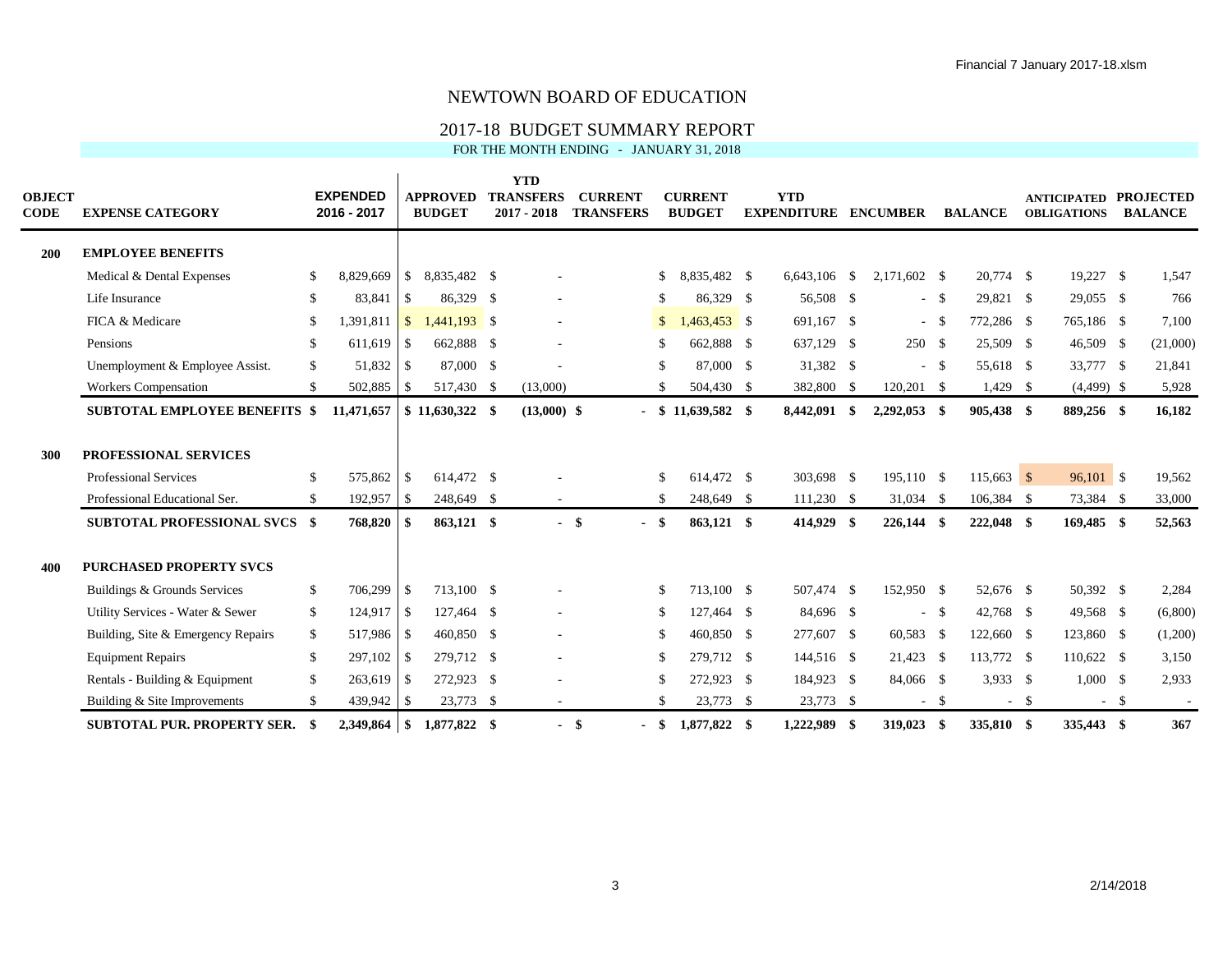### 2017-18 BUDGET SUMMARY REPORT

| OBJECT<br>CODE | <b>EXPENSE CATEGORY</b>               |               | <b>EXPENDED</b><br>2016 - 2017 |                          | <b>APPROVED</b><br><b>BUDGET</b> | <b>YTD</b><br><b>TRANSFERS</b><br>$2017 - 2018$ | <b>CURRENT</b><br><b>TRANSFERS</b> |               | <b>CURRENT</b><br><b>BUDGET</b> | <b>YTD</b><br><b>EXPENDITURE ENCUMBER</b> |              |      | <b>BALANCE</b>                  |      | <b>ANTICIPATED</b><br><b>OBLIGATIONS</b> |        | <b>PROJECTED</b><br><b>BALANCE</b> |
|----------------|---------------------------------------|---------------|--------------------------------|--------------------------|----------------------------------|-------------------------------------------------|------------------------------------|---------------|---------------------------------|-------------------------------------------|--------------|------|---------------------------------|------|------------------------------------------|--------|------------------------------------|
| 500            | <b>OTHER PURCHASED SERVICES</b>       |               |                                |                          |                                  |                                                 |                                    |               |                                 |                                           |              |      |                                 |      |                                          |        |                                    |
|                | <b>Contracted Services</b>            | \$            | 468,842                        | $\overline{1}$           | 575,152 \$                       | 10,000                                          |                                    | -S            | 585,152 \$                      | 402,392 \$                                | 77,369 \$    |      | 105,392 \$                      |      | 99,951 \$                                |        | 5,441                              |
|                | <b>Transportation Services</b>        | \$            | 4,196,264                      | \$                       | 4,212,681 \$                     |                                                 |                                    | \$            | 4,212,681 \$                    | 2,220,073 \$                              | 1,605,596 \$ |      | $387,012$ \$                    |      | 357,620 \$                               |        | 29,392                             |
|                | Insurance - Property & Liability      | \$            | 381,160                        | $\overline{1}$           | 399,012 \$                       | 13,000                                          |                                    | -S            | 412,012 \$                      | 322,926 \$                                | 87,578 \$    |      | $1,508$ \$                      |      |                                          | $-$ \$ | 1,508                              |
|                | Communications                        | \$            | 143,318                        | $\overline{1}$           | 155,694 \$                       |                                                 |                                    | S             | 155,694 \$                      | 96,881 \$                                 | 48,038 \$    |      | 10,775 \$                       |      | 7,975 \$                                 |        | 2,800                              |
|                | <b>Printing Services</b>              | \$            | 32,951                         | l \$                     | $35,293$ \$                      |                                                 |                                    | -S            | 35,293 \$                       | 7,861 \$                                  | $6,977$ \$   |      | 20,456 \$                       |      | 19,500 \$                                |        | 956                                |
|                | Tuition - Out of District             | <sup>\$</sup> | 3,202,382                      | $\overline{\phantom{a}}$ | 2,014,771 \$                     |                                                 |                                    |               | 3,046,252 \$                    | 3,009,343 \$                              |              |      | $1,431,575$ \$ $(1,394,666)$ \$ |      | $(1,066,470)$ \$                         |        | (328, 196)                         |
|                | Student Travel & Staff Mileage        | S.            | 231,325                        | $\overline{1}$           | 213,397 \$                       |                                                 |                                    | \$.           | 213,397 \$                      | 113,943 \$                                | 62,514 \$    |      | 36,940 \$                       |      | 36,609 \$                                |        | 331                                |
|                | <b>SUBTOTAL OTHER PURCHASED SI \$</b> |               | 8,656,242                      | $\overline{\phantom{a}}$ | 7.606.000 \$                     | 23,000 \$                                       |                                    |               | 8,660,481 \$                    | 6,173,418 \$                              | 3,319,646 \$ |      | $(832,583)$ \$                  |      | $(544, 815)$ \$                          |        | (287,768)                          |
| 600            | <b>SUPPLIES</b>                       |               |                                |                          |                                  |                                                 |                                    |               |                                 |                                           |              |      |                                 |      |                                          |        |                                    |
|                | Instructional & Library Supplies      | \$            | 834,174                        | $\overline{1}$           | 777,524 \$                       |                                                 |                                    | \$            | 777,524 \$                      | 486,382 \$                                | 47,944       | - \$ | 243,199 \$                      |      | 239,000 \$                               |        | 4,199                              |
|                | Software, Medical & Office Sup.       | \$            | 222,049                        | $\overline{1}$           | 156,753 \$                       |                                                 |                                    | \$            | 156,753 \$                      | 50,732 \$                                 | 23,742 \$    |      | 82,278 \$                       |      | 80,000 \$                                |        | 2,278                              |
|                | <b>Plant Supplies</b>                 | \$            | 393,852                        | $\overline{\phantom{a}}$ | 411,000 \$                       |                                                 |                                    | \$            | 411,000 \$                      | 170,959 \$                                | 44,885 \$    |      | 195,156 \$                      |      | 191,800 \$                               |        | 3,356                              |
|                | Electric                              | -S            | 1,282,498                      | $\sqrt{S}$               | 1,318,911 \$                     |                                                 |                                    | S             | 1,318,911 \$                    | 632,714 \$                                | $\sim$       | -S   | 686,197 \$                      |      | 686,197 \$                               |        |                                    |
|                | Propane & Natural Gas                 | \$            | 357,111                        | $\overline{1}$           | 390,800 \$                       |                                                 |                                    | <sup>\$</sup> | 390,800 \$                      | 111,626 \$                                | 5,600 \$     |      | 273,574 \$                      |      | 223,574 \$                               |        | 50,000                             |
|                | Fuel Oil                              | <sup>\$</sup> | 202,843                        | $\overline{\phantom{a}}$ | 278,980 \$                       |                                                 |                                    | S             | 278,980 \$                      | 187,031 \$                                | $\sim$       | - \$ | 91,949 \$                       |      | 91,949 \$                                |        |                                    |
|                | Fuel For Vehicles & Equip.            | <sup>\$</sup> | 198,134                        | $\overline{\phantom{a}}$ | 213,742 \$                       |                                                 |                                    | -S            | 213,742 \$                      | 108,134 \$                                | 132,161 \$   |      | $(26,553)$ \$                   |      |                                          | $-$ \$ | (26, 553)                          |
|                | Textbooks                             | S.            |                                |                          | $26,022$ \$                      | $\overline{\phantom{a}}$                        |                                    | $\mathcal{S}$ | $26,022$ \$                     | 13,835 \$                                 | 2,409 \$     |      | $9,778$ \$                      |      | 9,778 \$                                 |        | $\overline{\phantom{a}}$           |
|                | <b>SUBTOTAL SUPPLIES</b>              |               | 3,832,662                      | $\blacksquare$           | 3,573,732 \$                     |                                                 | -\$                                | S.            | 3,573,732 \$                    | 1.761.412 \$                              | 256,741      | S.   | 1,555,579                       | - \$ | 1.522.299 \$                             |        | 33,280                             |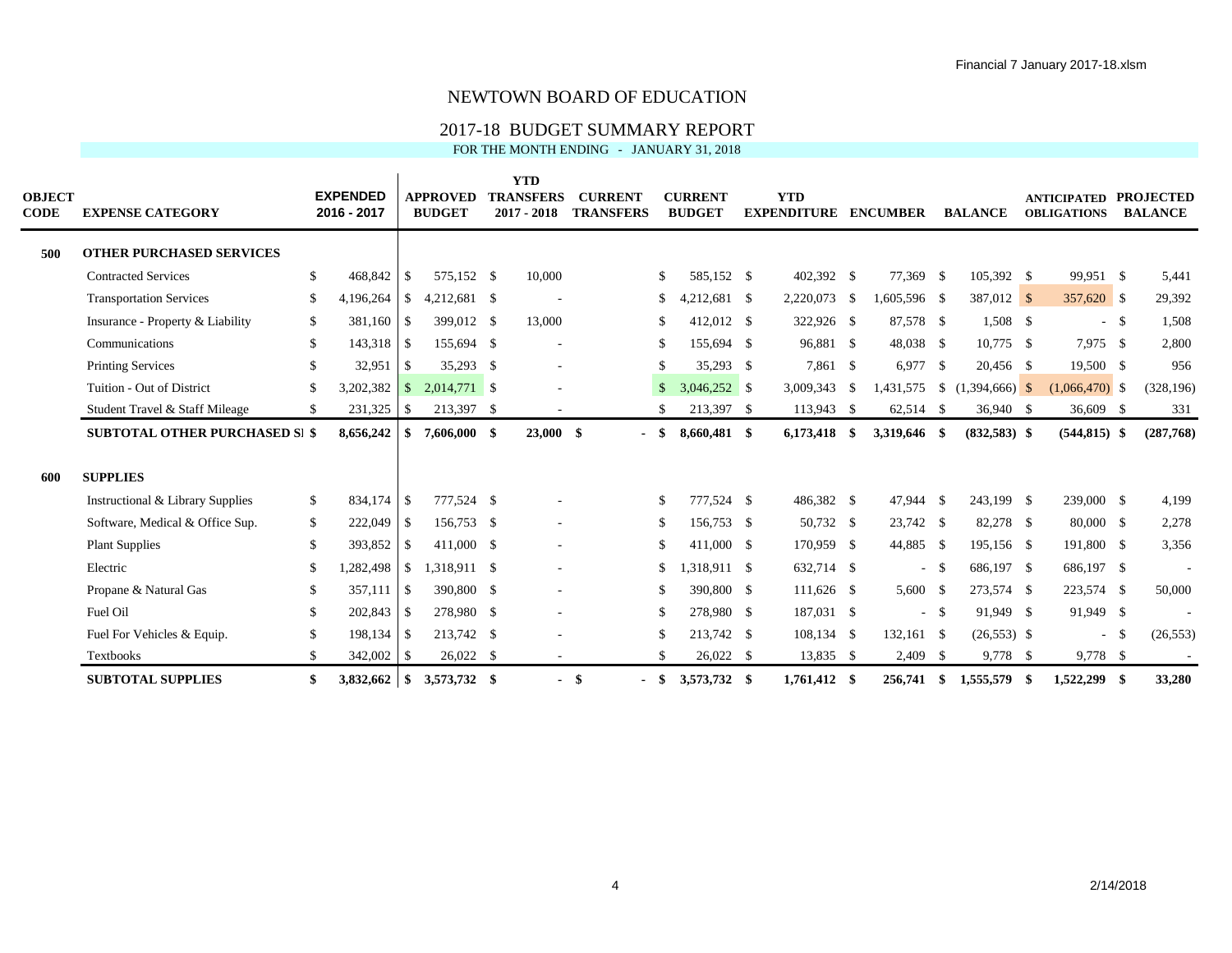### 2017-18 BUDGET SUMMARY REPORT

FOR THE MONTH ENDING - JANUARY 31, 2018

| <b>OBJECT</b><br><b>CODE</b> | <b>EXPENSE CATEGORY</b>       |     | <b>EXPENDED</b><br>2016 - 2017 | APPROVED<br><b>BUDGET</b> |        | <b>YTD</b><br>TRANSFERS<br>2017 - 2018 |      | <b>CURRENT</b><br><b>TRANSFERS</b> |    | <b>CURRENT</b><br><b>BUDGET</b> |        | <b>YTD</b><br><b>EXPENDITURE</b> |        | <b>ENCUMBER</b> |              | <b>BALANCE</b> |        | <b>ANTICIPATED</b><br><b>OBLIGATIONS</b> |        | <b>PROJECTED</b><br><b>BALANCE</b> |
|------------------------------|-------------------------------|-----|--------------------------------|---------------------------|--------|----------------------------------------|------|------------------------------------|----|---------------------------------|--------|----------------------------------|--------|-----------------|--------------|----------------|--------|------------------------------------------|--------|------------------------------------|
| 700                          | <b>PROPERTY</b>               |     |                                |                           |        |                                        |      |                                    |    |                                 |        |                                  |        |                 |              |                |        |                                          |        |                                    |
|                              | Capital Improvements (Sewers) | \$  |                                |                           | $-$ \$ |                                        |      |                                    | \$ |                                 | $-$ \$ |                                  | $-$ \$ |                 | $-$ \$       |                | $-$ \$ |                                          | $-$ \$ | $\overline{\phantom{a}}$           |
|                              | <b>Technology Equipment</b>   | \$  | 528,360 \$                     | 547,650 \$                |        |                                        |      |                                    | \$ | 547,650 \$                      |        | 355,230 \$                       |        | 21,717          | <sup>S</sup> | 170,702 \$     |        | 170,702 \$                               |        |                                    |
|                              | Other Equipment               | \$  |                                | $9,200$ \$                |        | $\overline{\phantom{a}}$               |      |                                    | \$ | $9,200$ \$                      |        | $4,521$ \$                       |        |                 | $-$ \$       | 4,679 \$       |        | $4,500$ \$                               |        | 179                                |
|                              | <b>SUBTOTAL PROPERTY</b>      | \$  |                                | 556,850 \$                |        |                                        | - \$ | $\overline{\phantom{0}}$           | -S | 556,850 \$                      |        | 359,751 \$                       |        | 21,717          | - \$         | 175,382 \$     |        | $175,202$ \$                             |        | 179                                |
| 800                          | <b>MISCELLANEOUS</b>          |     |                                |                           |        |                                        |      |                                    |    |                                 |        |                                  |        |                 |              |                |        |                                          |        |                                    |
|                              | Memberships                   | \$. |                                | 68,655 \$                 |        | $\overline{\phantom{a}}$               |      |                                    | \$ | 68,655 \$                       |        | 55,910 \$                        |        | 1,330           | - \$         | $11,415$ \$    |        | $9,900$ \$                               |        | 1,515                              |
|                              | <b>SUBTOTAL MISCELLANEOUS</b> | \$  | $60,122$ \$                    | $68,655$ \$               |        |                                        | - \$ | - \$                               |    | $68,655$ \$                     |        | 55,910 \$                        |        | 1,330           | - \$         | $11,415$ \$    |        | 9,900 S                                  |        | 1,515                              |
|                              | <b>TOTAL LOCAL BUDGET</b>     | £.  | 73,567,123   \$72,995,957 \$   |                           |        |                                        | - \$ |                                    |    | $-$ \$ 74,340,674 \$            |        | 39,689,416 \$                    |        | 31,224,550      | -SS-         | 3,426,709 \$   |        | $3,425,165$ \$                           |        | 1,544                              |

*(Audited)*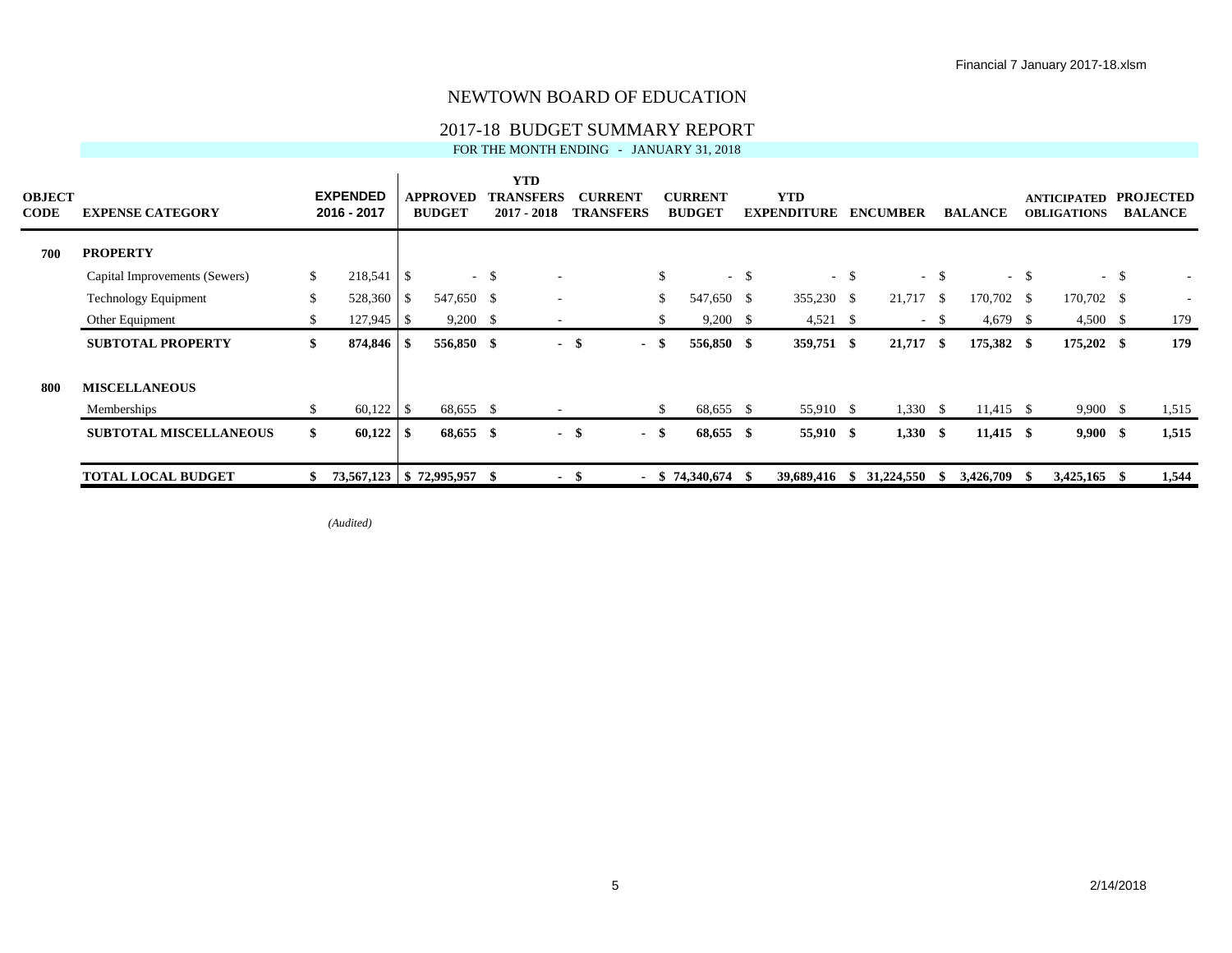#### 2017-18 BUDGET SUMMARY REPORT

|             |                         |                 |                 | YTD         |                  |                |             |          |                |                       |                |
|-------------|-------------------------|-----------------|-----------------|-------------|------------------|----------------|-------------|----------|----------------|-----------------------|----------------|
| OBJECT      |                         | <b>EXPENDED</b> | <b>APPROVED</b> | TRANSFERS   | <b>CURRENT</b>   | <b>CURRENT</b> | YTD         |          |                | ANTICIPATED PROJECTED |                |
| <b>CODE</b> | <b>EXPENSE CATEGORY</b> | 2016 - 2017     | <b>BUDGET</b>   | 2017 - 2018 | <b>TRANSFERS</b> | <b>BUDGET</b>  | EXPENDITURE | ENCUMBER | <b>BALANCE</b> | <b>OBLIGATIONS</b>    | <b>BALANCE</b> |
|             |                         |                 |                 |             |                  |                |             |          |                |                       |                |

|                                                         | 2017-18<br><b>APPROVED</b> |                 |                | $\frac{0}{0}$   |
|---------------------------------------------------------|----------------------------|-----------------|----------------|-----------------|
| <b>BOARD OF EDUCATION FEES &amp; CHARGES - SERVICES</b> | <b>BUDGET</b>              | <b>RECEIVED</b> | <b>BALANCE</b> | <b>RECEIVED</b> |
| <b>LOCAL TUITION</b>                                    | \$30,800                   | \$22,564        | \$8,236        | 73.26%          |
| <b>HIGH SCHOOL FEES</b>                                 |                            |                 |                |                 |
| PAY FOR PARTICIPATION IN SPORTS                         | \$7,370                    | \$7,370         | \$0            | 100.00%         |
| <b>PARKING PERMITS</b>                                  | \$20,000                   | \$20,000        | \$0            | 100.00%         |
| <b>CHILD DEVELOPMENT</b>                                | \$8,000                    | \$8,000         | \$0            | 100.00%         |
|                                                         | \$35,370                   | \$35,370        | \$0            | 100.00%         |
| <b>MISCELLANEOUS FEES</b>                               | \$4,000                    | \$10,047        | $(\$6,047)$    | 251.18%         |
| TOTAL SCHOOL GENERATED FEES                             | \$70,170                   | \$67,981        | \$2,189        | 96.88%          |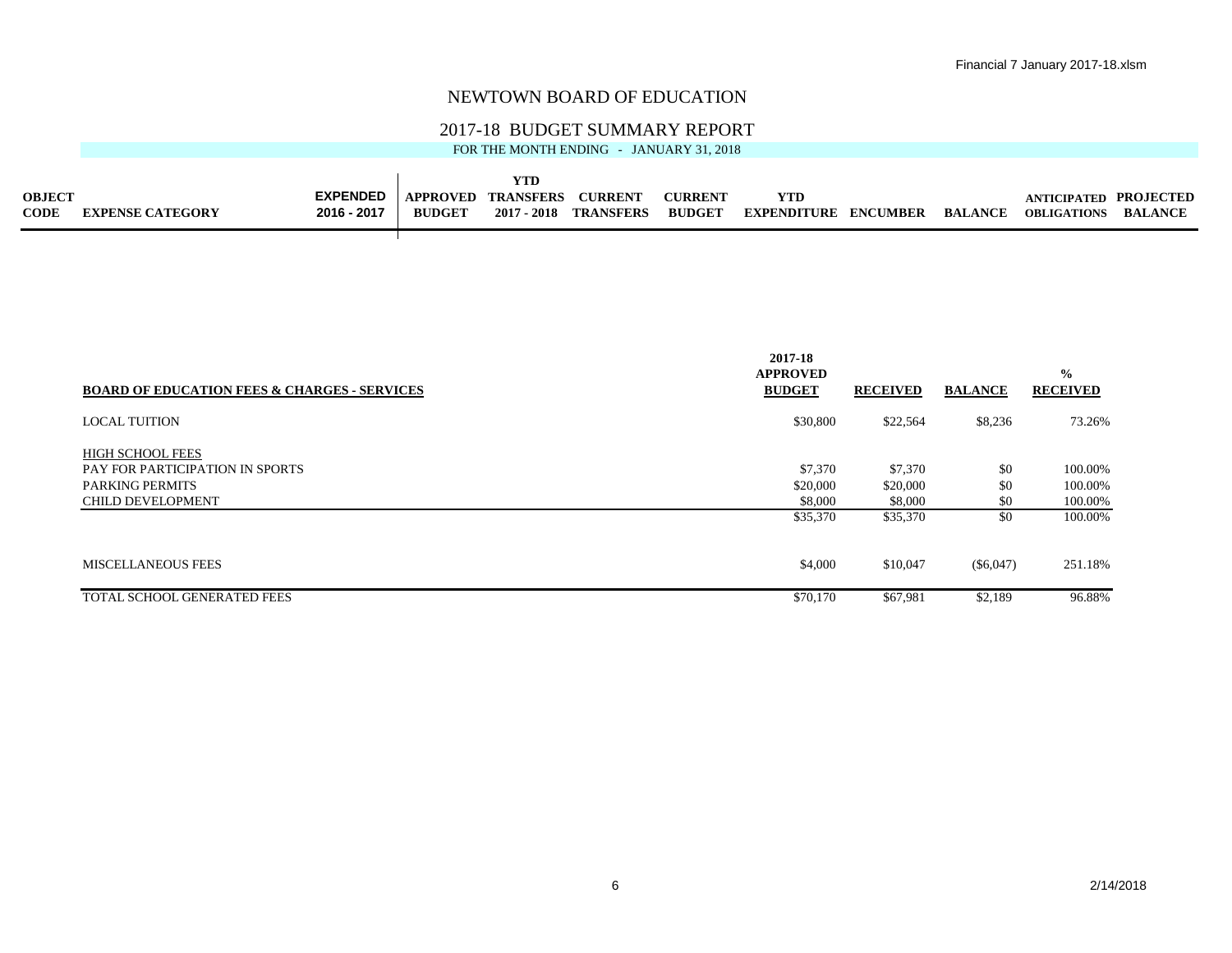## BUDGET SUMMARY REPORT

FOR THE MONTH ENDING - JANUARY 31, 2018

#### **OFFSETTING REVENUE INCLUDED IN ANTICIPATED OBLIGATIONS**

|            | <b>OBJECT EXPENSE CATEGORY</b>                                |                    | <b>BUDGETED</b>  | <b>REVISION</b> |                         | <b>REVISED BUDGET 1ST ESTIMATED 2ND ESTIMATED FEB RECEIVED</b> |               |                  |                                |                  |               | <b>MAY RECEIVED</b> |
|------------|---------------------------------------------------------------|--------------------|------------------|-----------------|-------------------------|----------------------------------------------------------------|---------------|------------------|--------------------------------|------------------|---------------|---------------------|
| 100        | <b>SALARIES</b>                                               | S.                 | $(29,301)$ \$    |                 | \$                      | $(29,301)$ \$                                                  |               | $(48, 814)$ \$   |                                | $(47,508)$ \$    |               | $\mathcal{S}$       |
| 200        | <b>EMPLOYEE BENEFITS</b>                                      | \$                 | $-5$             |                 | \$                      | $-$ \$                                                         |               |                  | -\$                            | $-$ \$           |               | $\mathcal{S}$       |
| 300        | PROFESSIONAL SERVICES                                         | $\mathcal{S}$      | $(10, 490)$ \$   |                 | $\mathbf{\$}$           | $(10,490)$ \$                                                  |               | (56,686)         | -\$                            | $(55,171)$ \$    |               |                     |
| 400        | PURCHASED PROPERTY SERV.                                      | \$                 | $\sim$           | - \$            | $\mathbf{\$}$           | ÷.                                                             | - \$          |                  | $\mathcal{S}$                  |                  | - \$          |                     |
| 500        | <b>OTHER PURCHASED SERVICES</b>                               | $\mathcal{S}$      | $(2,365,717)$ \$ | 1,031,481       | \$                      | $(1,334,236)$ \$                                               |               | (1,469,486)      | $\mathbb{S}$                   | $(1,422,798)$ \$ |               |                     |
| 600        | <b>SUPPLIES</b>                                               | <sup>\$</sup>      | $-$ \$           |                 | \$                      |                                                                | - \$          |                  | -\$                            |                  | \$            |                     |
| 700        | <b>PROPERTY</b>                                               | \$.                |                  | \$              | $\mathbf{\$}$           |                                                                | $\mathcal{S}$ |                  | $\mathcal{S}$                  |                  | $\mathbf{s}$  |                     |
| 800        | <b>MISCELLANEOUS</b>                                          | $\mathbf{\hat{S}}$ |                  |                 | \$                      | $\sim$                                                         | $\mathcal{S}$ |                  | $\mathcal{S}$                  |                  | \$            | $\mathcal{S}$       |
|            | <b>TOTAL GENERAL FUND BUDGET</b>                              | \$                 | $(2,405,508)$ \$ | 1,031,481       | $\sqrt{S}$              | $(1,374,027)$ \$                                               |               | $(1,574,986)$ \$ |                                | $(1,525,477)$ \$ | $-5$          |                     |
| <b>100</b> | <b>SALARIES</b>                                               |                    |                  |                 |                         |                                                                |               |                  |                                |                  |               |                     |
|            | <b>Administrative Salaries</b>                                |                    |                  |                 | \$                      |                                                                |               |                  | $\mathcal{S}$                  |                  |               |                     |
|            | Teachers & Specialists Salaries                               |                    |                  |                 | \$                      |                                                                |               |                  | $\mathbf{\hat{S}}$             |                  | $\mathcal{S}$ | $-5$                |
|            | <b>Early Retirement</b>                                       |                    |                  |                 | $\mathbb{S}$            |                                                                |               |                  |                                |                  |               |                     |
|            | Continuing Ed./Summer School                                  |                    |                  |                 | \$                      |                                                                |               |                  |                                |                  |               |                     |
|            | Homebound & Tutors Salaries                                   |                    |                  |                 | \$                      |                                                                |               |                  |                                |                  |               |                     |
|            | <b>Certified Substitutes</b>                                  |                    |                  |                 | \$                      |                                                                |               |                  |                                |                  |               |                     |
|            | Coaching/Activities                                           |                    |                  |                 | $\mathbb{S}$            |                                                                |               |                  |                                |                  |               |                     |
|            | Staff & Program Development                                   | \$                 |                  |                 | $\mathcal{S}$           |                                                                |               |                  | $\mathcal{S}$                  |                  |               |                     |
|            | <b>CERTIFIED SALARIES</b><br>Supervisors/Technology Salaries  | $\mathbb{S}$       | $\sim$           | -\$             | $\mathcal{S}$           | $\sim$                                                         | -\$           |                  | $\mathcal{S}$                  | - \$             | - \$          |                     |
|            | Clerical & Secretarial salaries                               | \$<br>\$           |                  |                 | \$<br>\$                |                                                                |               |                  | <sup>\$</sup><br>$\mathcal{S}$ |                  |               |                     |
|            | <b>Educational Assistants</b>                                 | \$                 | (12,715)         |                 | \$                      | $(12,715)$ \$                                                  |               | (4, 732)         | -\$                            | $(4,605)$ \$     |               | $-$ \$              |
|            | Nurses & Medical advisors                                     |                    |                  |                 | $\mathbb{S}$            |                                                                |               |                  | S                              |                  |               |                     |
|            | Custodial & Maint Salaries                                    |                    |                  |                 | \$                      |                                                                |               |                  |                                |                  |               |                     |
|            | Non Certified Salary Adjustment                               |                    |                  |                 | \$                      |                                                                |               |                  |                                |                  |               |                     |
|            | Career/Job salaries                                           |                    |                  |                 | \$                      |                                                                |               |                  |                                |                  |               |                     |
|            | <b>Special Education Svcs Salaries</b>                        |                    | (16, 586)        |                 | \$                      | $(16,586)$ \$                                                  |               | (44,082)         | -\$                            | $(42,903)$ \$    |               | - \$                |
|            | Attendance & Security Salaries                                |                    |                  |                 | $\mathbf{\$}$           |                                                                |               |                  | -\$                            |                  |               |                     |
|            | Extra Work - Non-Cert                                         |                    |                  |                 | \$                      |                                                                |               |                  |                                |                  |               |                     |
|            | Custodial & Maint. Overtime                                   |                    |                  |                 | \$                      |                                                                |               |                  |                                |                  |               |                     |
|            | Civic activities/Park & Rec                                   |                    |                  |                 | \$                      |                                                                |               |                  | $\mathcal{S}$                  |                  |               |                     |
|            | NON-CERTIFIED SALARIES                                        | \$                 | $(29,301)$ \$    |                 | $\mathbf{\hat{S}}$      | $(29,301)$ \$                                                  |               | $(48, 814)$ \$   |                                | $(47,508)$ \$    |               | $-$ \$              |
|            | <b>SUBTOTAL SALARIES</b>                                      | $\mathbf{s}$       | $(29,301)$ \$    |                 | $\mathbf{s}$            | $(29,301)$ \$                                                  |               | $(48, 814)$ \$   |                                | $(47,508)$ \$    |               | $-$ \$              |
| 200        | <b>EMPLOYEE BENEFITS</b><br><b>SUBTOTAL EMPLOYEE BENEFITS</b> | \$                 | - \$             |                 | <sup>\$</sup><br>$\sim$ | - \$                                                           |               | $\blacksquare$   | -\$                            | - \$             |               | - \$                |